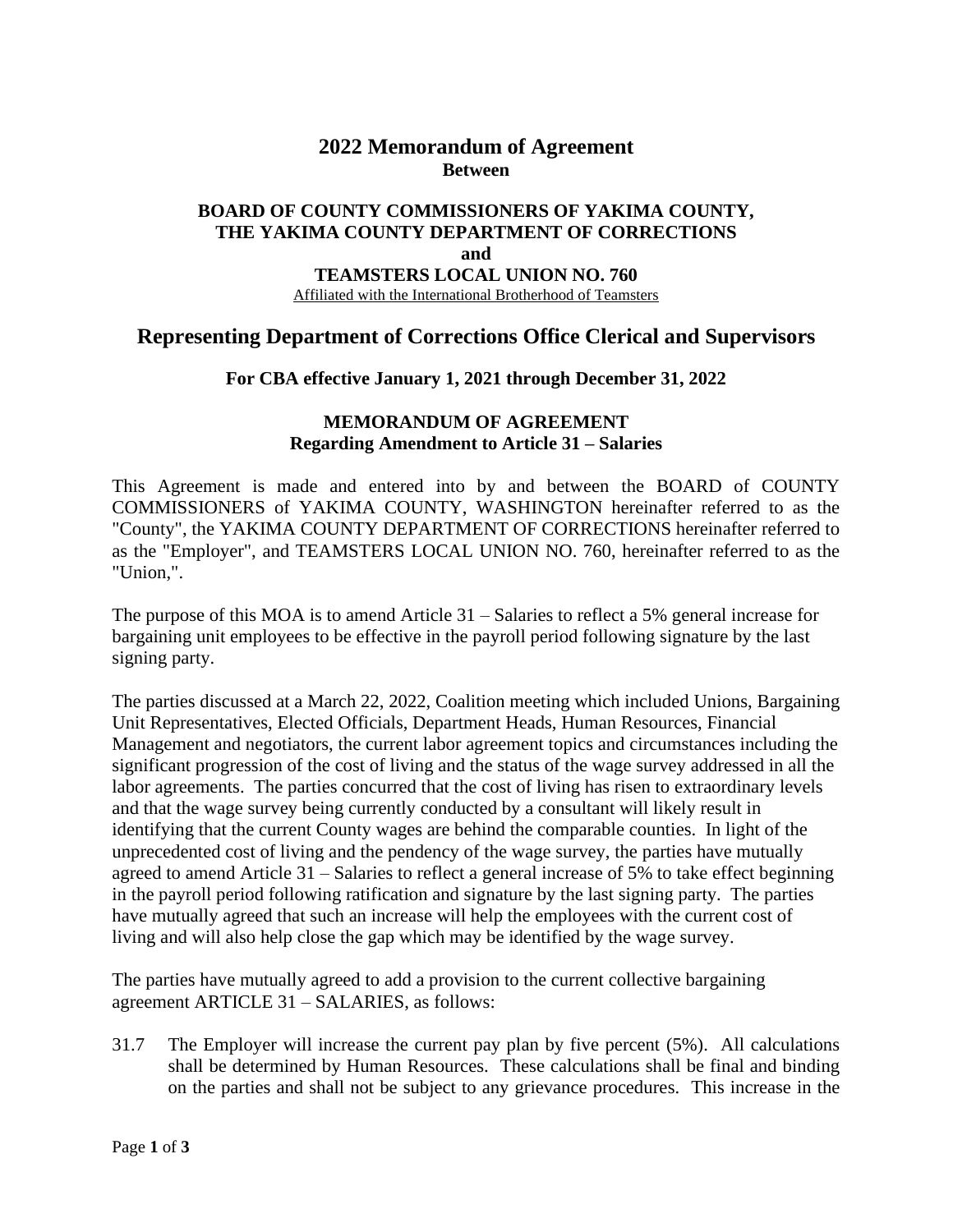pay plan shall not serve as the basis for the calculations addressed in sections 31.2.3 and 31.2.4 for purposes of the lump sum to be distributed in July 2022.

The parties mutually agree that the general increase shall begin to be paid in the payroll period following signature of this MOA by the last signing party with no retroactive payments.

**The attached pay plan Exhibit "B" will replace the current (2021-2022) pay plan exhibit.** 

**IN WITNESS WHEREOF**, the parties have agreed to this Agreement on this **\_\_\_\_\_\_\_\_\_\_** day of  $2022.$ 

**FOR TEAMSTERS LOCAL UNION #760: FOR THE EMPLOYER:**

\_\_\_\_\_\_\_\_\_\_\_\_\_\_\_\_\_\_\_\_\_\_\_\_\_\_\_\_\_\_\_\_\_\_\_\_

Leonard J. Crouch Secretary-Treasurer

> Adopted Copy Available at Yakima County Human Resources 128 N. 2<sup>nd</sup> Street, Room B27 Yakima, WA 98901

Amanda McKinney, Chair Yakima County Board of County Commissioners

\_\_\_\_\_\_\_\_\_\_\_\_\_\_\_\_\_\_\_\_\_\_\_\_\_\_\_\_\_\_\_\_\_\_\_\_

\_\_\_\_\_\_\_\_\_\_\_\_\_\_\_\_\_\_\_\_\_\_\_\_\_\_\_\_\_\_\_\_\_\_\_\_ LaDon Linde, Commissioner Yakima County Board of County Commissioners

Ron Anderson, Commissioner Yakima County Board of County Commissioners

\_\_\_\_\_\_\_\_\_\_\_\_\_\_\_\_\_\_\_\_\_\_\_\_\_\_\_\_\_\_\_\_\_\_\_\_

\_\_\_\_\_\_\_\_\_\_\_\_\_\_\_\_\_\_\_\_\_\_\_\_\_\_\_\_\_\_\_\_\_\_\_\_

Jeremy Welch Director, Department of Corrections

\_\_\_\_\_\_\_\_\_\_\_\_\_\_\_\_\_\_\_\_\_\_\_\_\_\_\_\_\_\_\_\_\_\_\_\_ Jacqui Lindsay, Human Resources Director

\_\_\_\_\_\_\_\_\_\_\_\_\_\_\_\_\_\_\_\_\_\_\_\_\_\_\_\_\_\_\_\_\_\_\_\_

Approved as to Form:

Deputy Prosecuting Attorney